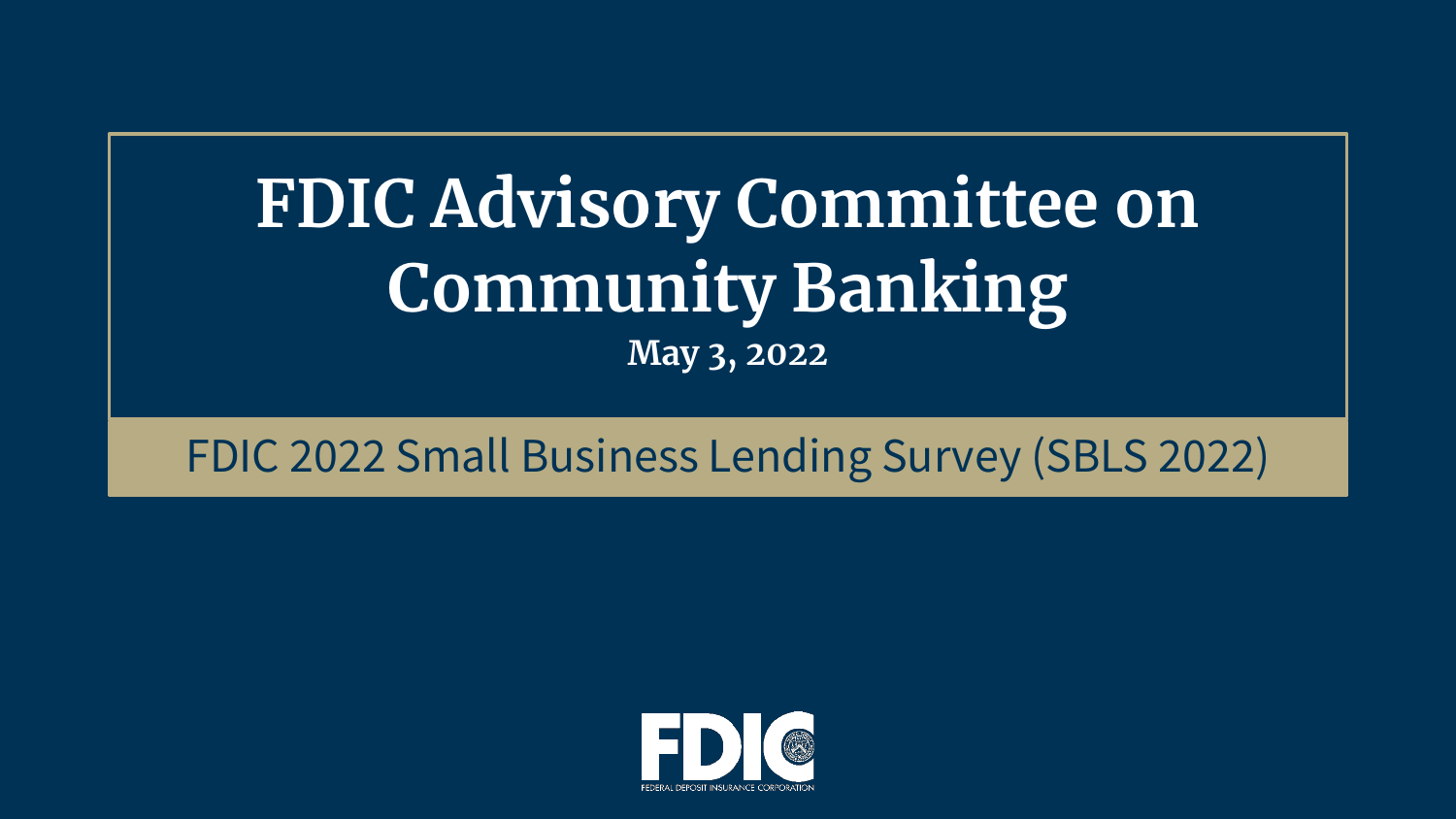# **What is the SBLS?**

### **Nationally-representative survey of banks and their small business lending (SBL) practices and activities**

- Launching in June 2022
- First survey data collection in [2016](https://www.fdic.gov/bank/historical/sbls/index.html)

## **Implemented by US Census**

- Contract abides by Census rules [\(Titles 13](https://www.census.gov/history/www/reference/privacy_confidentiality/title_13_us_code.html) and [26](https://www.census.gov/history/www/reference/privacy_confidentiality/title_26_us_code_1.html))
- Guarantees confidentiality of respondent identities

# **Approximately** *2,000* **FDIC-insured institutions will be asked to participate**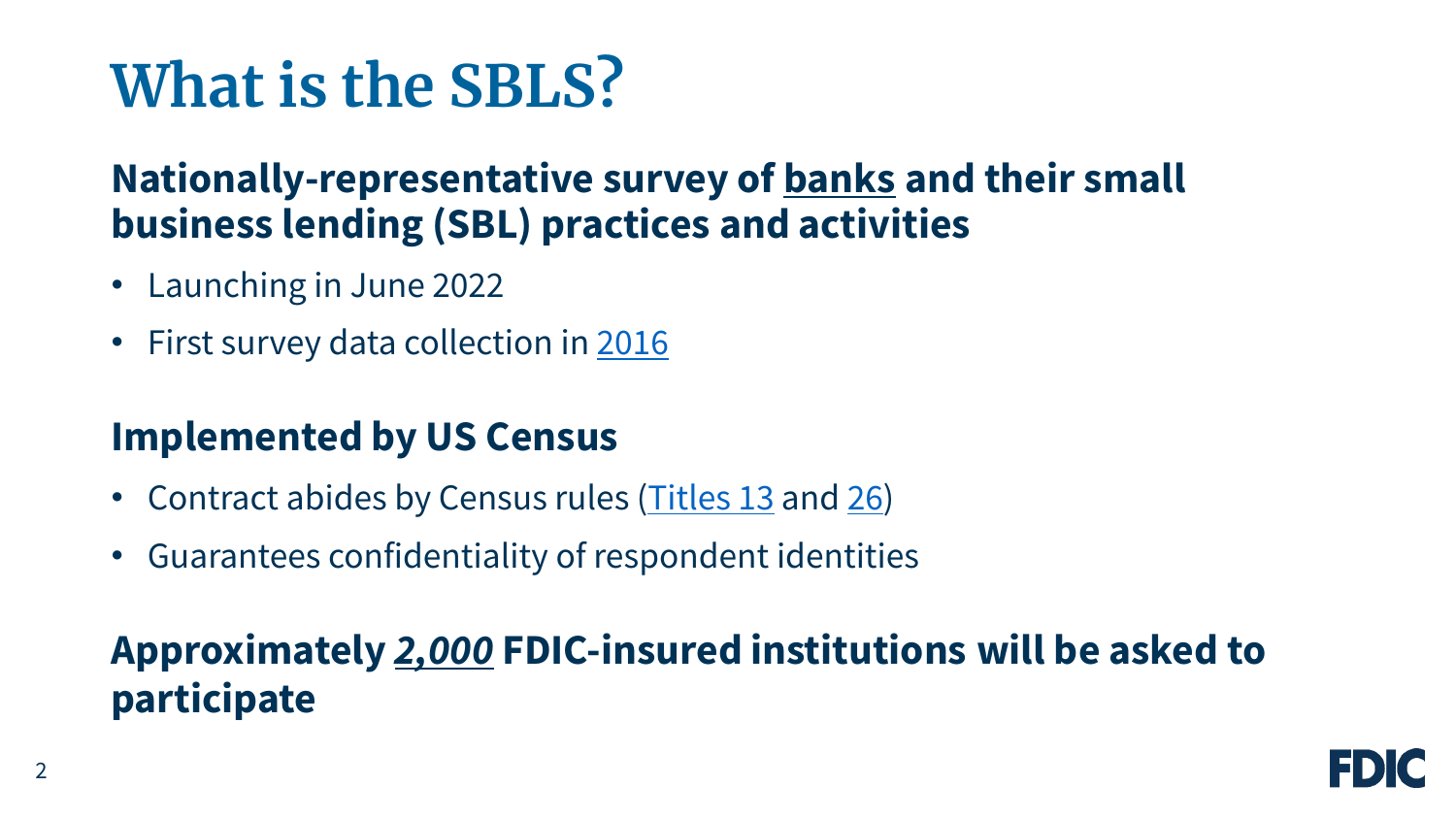# **Why is the SBLS of interest to community bankers?**

#### **Banks are important to U.S. small businesses**

- Small businesses (SBs) comprise 99.9 percent of all U.S. firms\*
- Banks are the most common source of external financing for SBs\*

#### **Goal: Close gaps in our knowledge**

- The industry is constantly evolving, with emerging topics
- Small business lending is not captured entirely in regulatory reports

#### **Goal: Document contributions of banks to the U.S. economy through their small business lending activities**

**\* Sources:** *Frequently Asked Questions* **[\(Small Business Administration, 2021\)](https://www.fedsmallbusiness.org/medialibrary/FedSmallBusiness/files/2021/2021-sbcs-employer-firms-report)** and *Small Business Credit Survey* **(Federal Reserve, 2021)**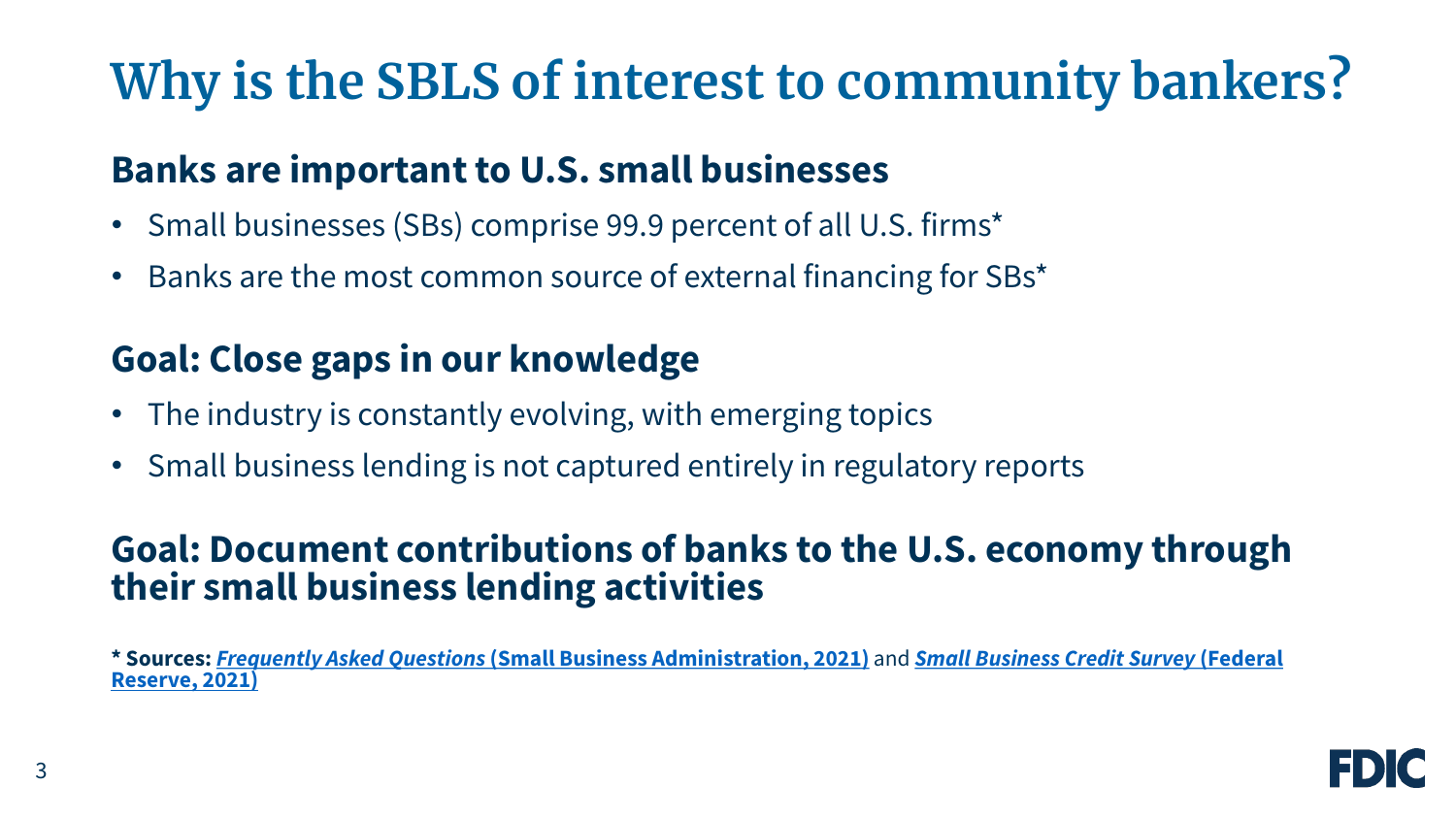# **What topics are in the SBLS 2022?**

### **Three Qualitative Sections**

- General small business lending, loan approval,\* underwriting processes, use of FinTech\*
- II. Markets and competition
- III. Coronavirus pandemic response,\* Small Business Administration lending,\* selling of small business loans\*

## **One Quantitative**

IV. Volume of small business loan dollars, originations and outstanding

*\* New topics in SBLS 2022*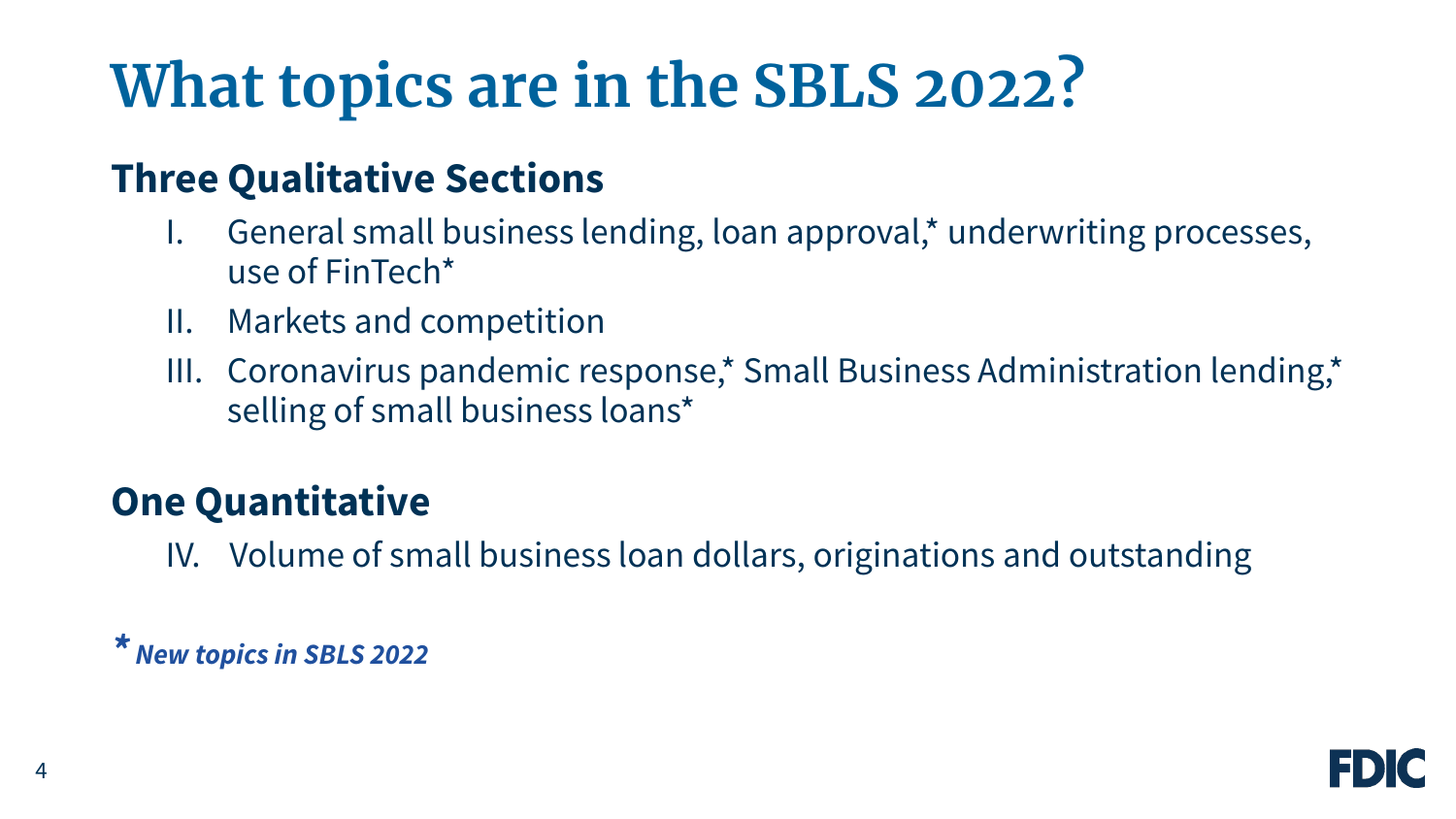# **What is unique about the SBLS?**

#### **Questions differ in each nationally representative data collection to evolve with the industry and with current interests**

- More authoritative than frequently occurring surveys using convenience samples
- More comprehensive than other nationally representative surveys that contain narrowly defined standard questions

#### **Banks self-define small business lending in qualitative questions**

- Respondents use their own formal or informal definitions for what is considered a "small business"
- Does not rely on regulatory thresholds

#### **Improved measurement of bank SBL in quantitative questions**

- Better distinguishes between small loans (less than \$1M) to businesses and loans to small businesses
- Other lending not captured on Call Report (e.g., third-party originations)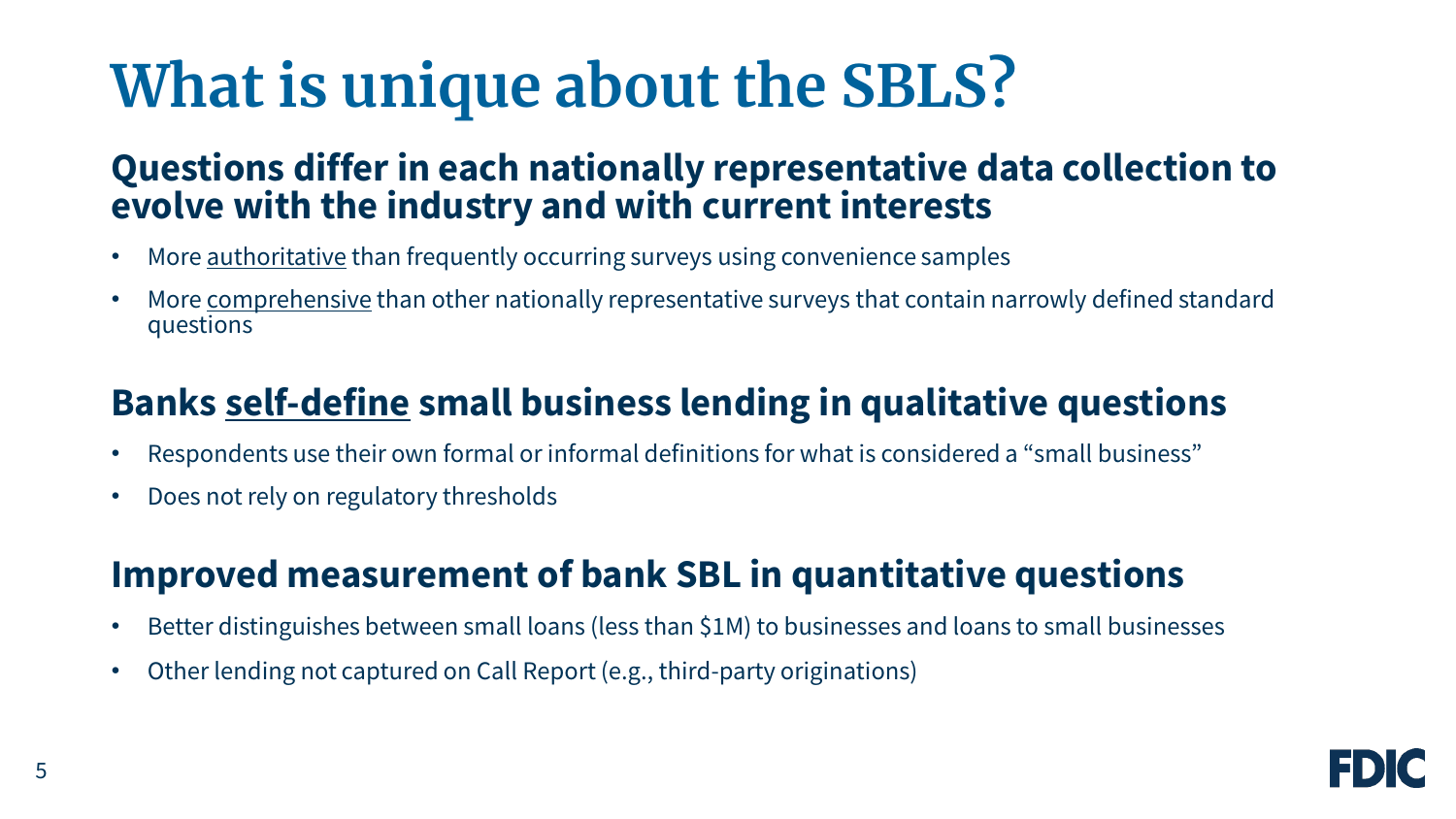# **What kinds of qualitative questions will be asked?**

Q: In which stages of the small business loan process does your bank use or plan to use FinTech? Include usage or planned usage of both in-house technology or through interactions with outside FinTech providers.

*Select ALL that apply per small business loan process stage.*

| <b>Stage of small business loan process</b>         | Usage or planned usage of FinTech |                     |                                             |                    |               |                                       |
|-----------------------------------------------------|-----------------------------------|---------------------|---------------------------------------------|--------------------|---------------|---------------------------------------|
|                                                     | No plans<br>to use FinTech        | Under<br>discussion | Under<br>development or<br>in pilot testing | Currently<br>using | Don't<br>know | Not a stage<br>of our loan<br>process |
| a. Identifying potential borrowers                  | $\Box$                            | □                   | П                                           | $\Box$             | $\Box$        | $\Box$                                |
| b. Loan application submission from borrowers       | $\Box$                            | П                   | п                                           | $\Box$             | П             | $\Box$                                |
| c. Application processing by bank                   | $\Box$                            | $\Box$              | $\Box$                                      | $\Box$             | $\Box$        | $\Box$                                |
| d. Underwriting and decision-making process         | $\Box$                            | □                   | □                                           | $\Box$             | $\Box$        | □                                     |
| e. Post-decision quality control (e.g., anti-fraud) | $\Box$                            | □                   | $\Box$                                      | $\Box$             | $\Box$        | $\Box$                                |
| f. Regulatory compliance (e.g., AML, BSA, or KYC)   | $\Box$                            | □                   | □                                           | $\Box$             | $\Box$        | □                                     |
| g. Closing process                                  | $\Box$                            | □                   | п                                           | $\Box$             | $\Box$        | $\Box$                                |
| h. Loan funding                                     | $\Box$                            | П                   | □                                           | $\Box$             | $\Box$        | $\Box$                                |
| i. Loan performance tracking and servicing          | $\Box$                            | □                   | □                                           | $\Box$             | $\Box$        | $\Box$                                |
| j. Portfolio analytics                              | $\Box$                            | □                   | □                                           | $\Box$             | П             | $\Box$                                |
| k. Other                                            | $\Box$                            | □                   | □                                           | $\Box$             | □             | $\Box$                                |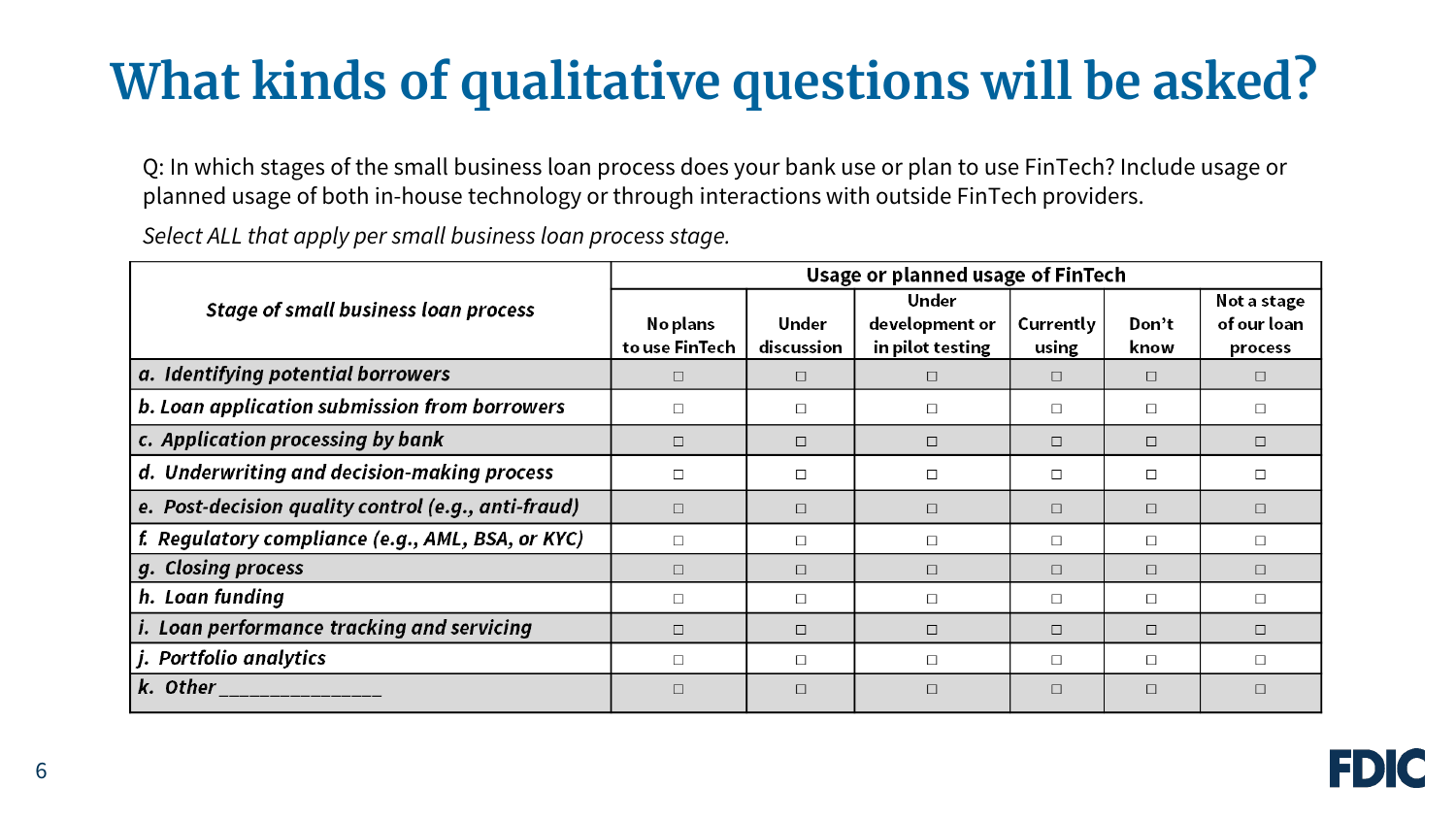# **What kinds of quantitative questions will be asked?**

#### **Example of SBLS 2016 Question and Analysis**

- Banks (\$1B+ total assets) asked to break down outstanding commercial and industrial (C&I) balances by both loan and firm size
	- C&I loans more or less than \$1M (LT \$1M common Call Report bank small business lending proxy)
	- *Gross Annual Revenue (GAR) more or less than \$10M*
- As a share of total C&I loan dollars made by banks with \$1B to \$10B in assets:
	- 23.1 percent net understatement if rely on Call Report proxy as a small business lending measure\*

#### *SBLS 2022 Question Update*

- Finer buckets for loan size, now including: **\$1M to \$5M / \$5M to \$10M / \$10M+**
- Finer buckets for GAR, now including: **\$1M to \$5M / \$5M to \$10M**

**\*Source:** *[Measurement of Small Business Lending Using Call Reports: Further Insights from the Small Business Lending Survey](https://www.fdic.gov/analysis/cfr/staff-studies/2020-04.pdf)* **(FDIC Staff Studies, July 2020)**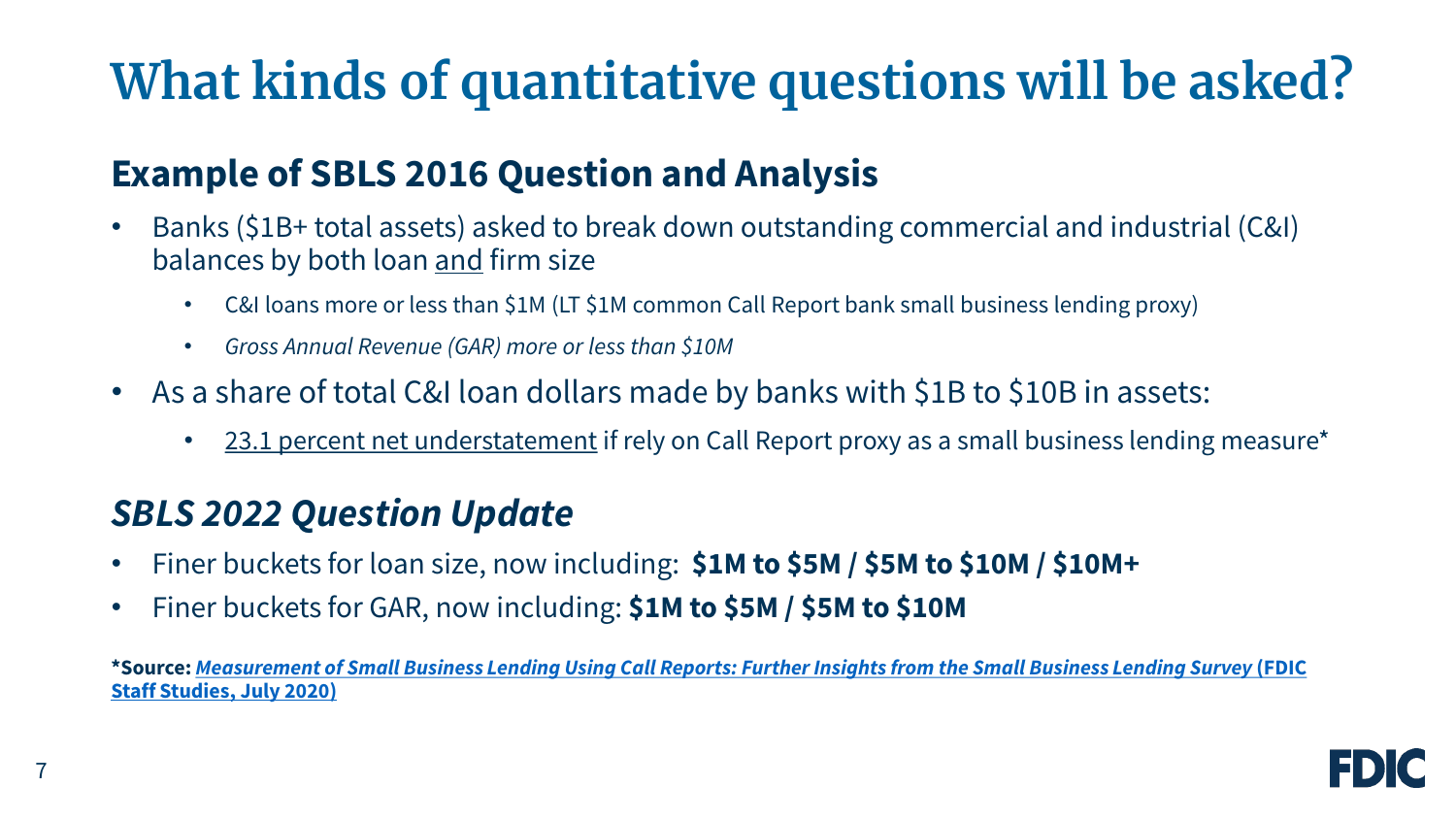# **When is the survey going to happen?**

### **May 3rd Joint Letter from FDIC Acting Chairman and Census Director**

- To 2,000 banks, announcing selection to respond to the survey
- Hard copy via mail and associated email from this address: <u>erd.sbls.eblast@census.gov</u>

## **June 14th Survey Launch Letter**

- Includes Census web portal link and unique authentication code
- Able to share portal access with bank staff

## **Data Collection Period**

- Census will follow-up after July 19<sup>th</sup>
- Last day to submit: December 30, 2022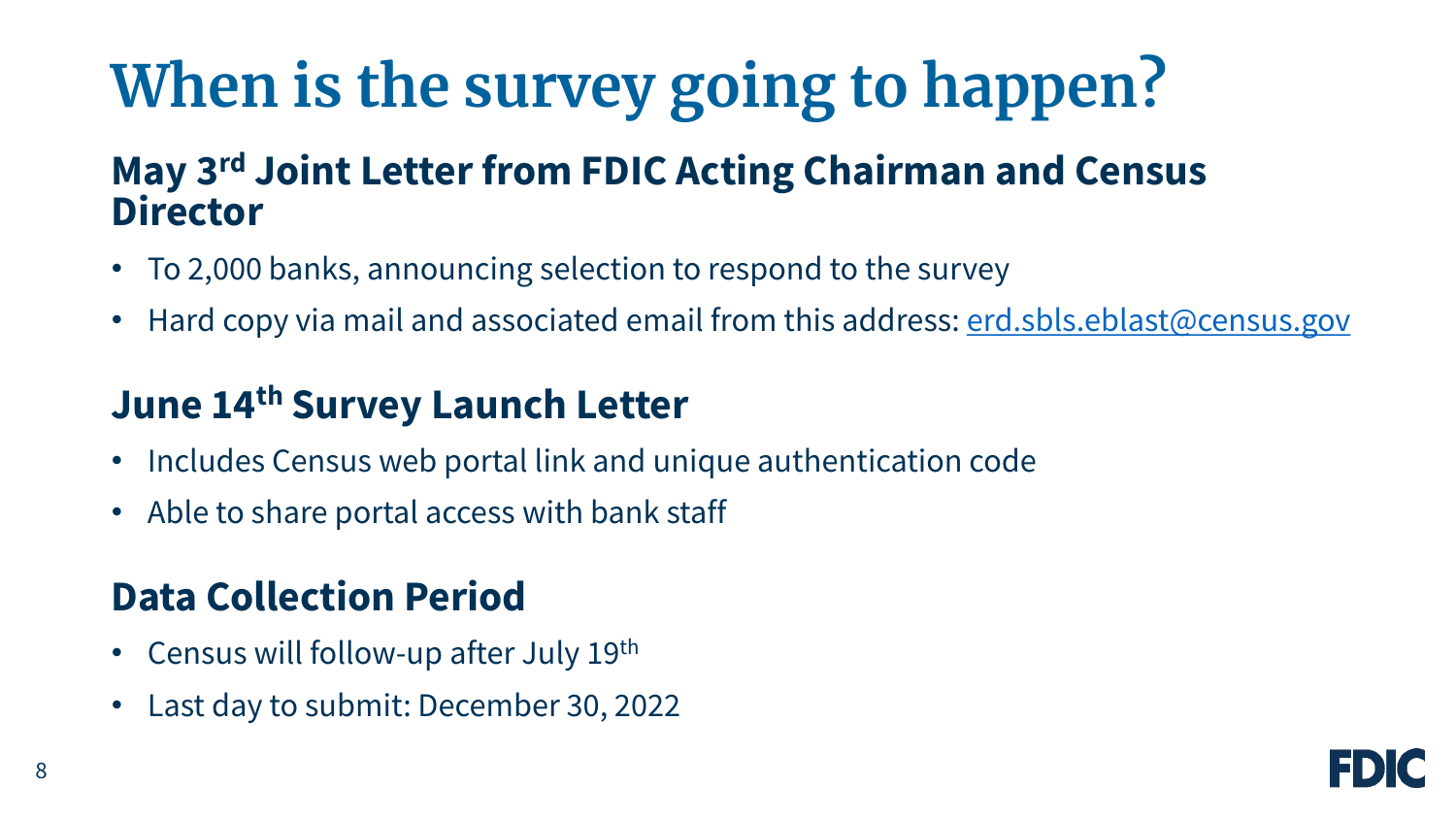# **Sampling Note**

## **Census draws a sample of 2,000 from the following:**

• All FDIC-insured banks with domestic offices that actively make loans (regardless of primary federal regulator)

#### **Certainty sample (300+ banks)**

• All FDIC-insured institutions with reported total assets of \$3 billion or more will be **included** 

### **Random sample (1,600+ banks)**

- Drawn from the set of banks with total assets of less than \$3 billion
- Selection process is confidential; identities of selected banks are not shared with the FDIC
	- Banks are allowed to share if they were selected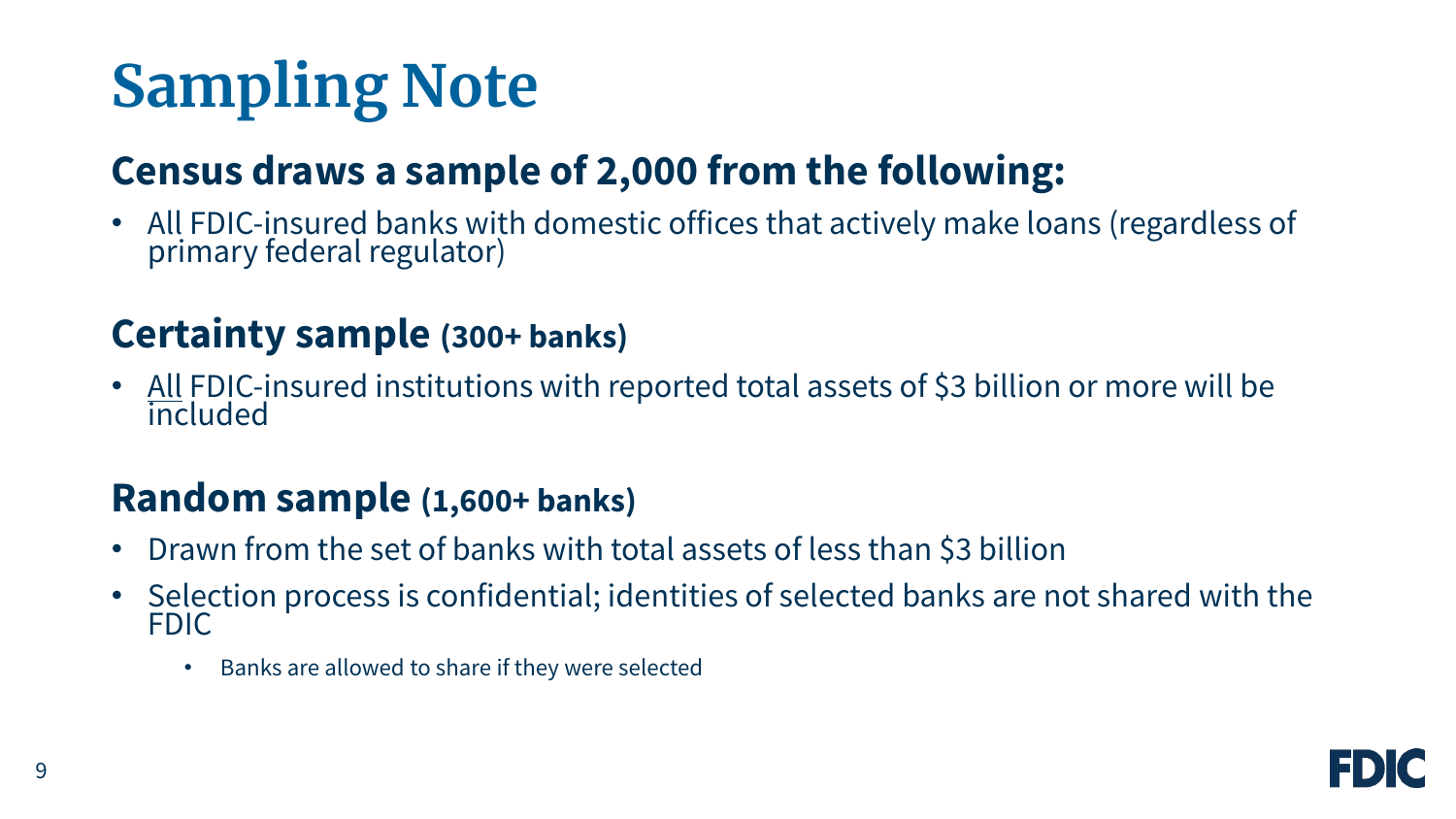# **What does the FDIC want bankers to do?**

### **Please respond to the survey**

- The FDIC wants community bank-perspectives to be represented
- More responses mean greater statistical confidence in findings

### **Encourage other community banks to respond to the survey**

- The SBLS 2022 is an FDIC project
- Responses help improve understanding of banks' role in this important economic sector

## **Designate bank staff person to coordinate survey response**

- Identify appropriate bank staff to answer specific questions
- Share survey access (multiple staff can fill out the survey simultaneously)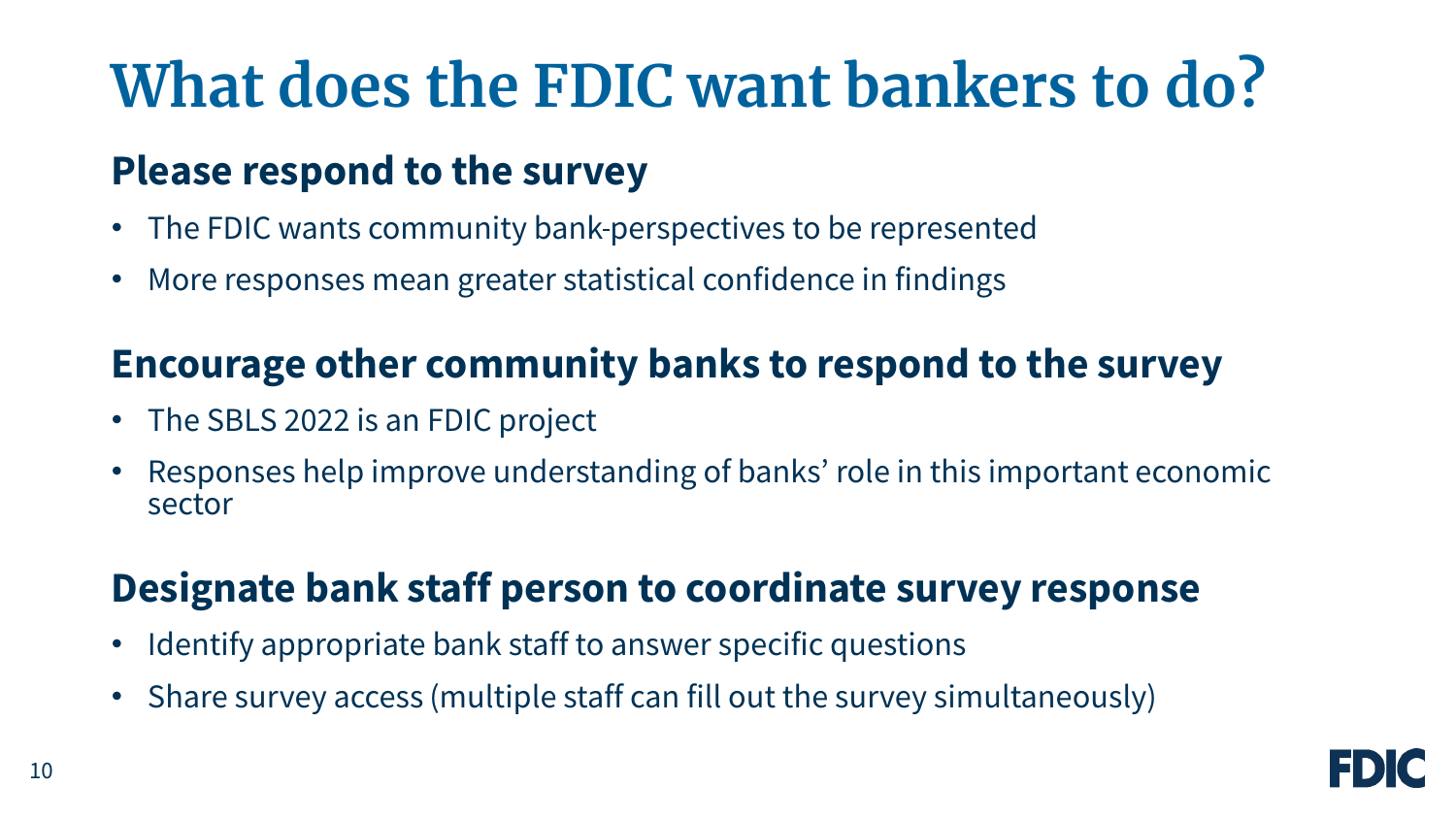# **What if my bank has questions?**

**[Register for the FDIC SBLS 2022 Meetings for Bankers:](https://web.cvent.com/event/06b27407-41ac-46e0-93ab-c85c7c9f5827/summary)**

**Wednesday, May 11, 2022: 1pm – 2pm EDT Thursday, May 12, 2022: 1pm – 2pm EDT Monday, May 16, 2022: 1:30pm – 2:30pm EDT Tuesday, May 17, 2022: 2pm – 3pm EDT**

*The FDIC SBLS Team will share more about the survey, and bankers can ask questions directly. Bankers may attend multiple sessions, and more than one bank staff member may attend.*

*--------------------------------*

**Visit the FDIC's SBLS 2022 [Dedicated Website](https://www.fdic.gov/resources/publications/small-business-lending-survey/index.html)** (Find Survey PDF and FAQs)

**Direct questions to the SBLS Team at: [SBLS@FDIC.gov](mailto:SBLS@FDIC.gov)**